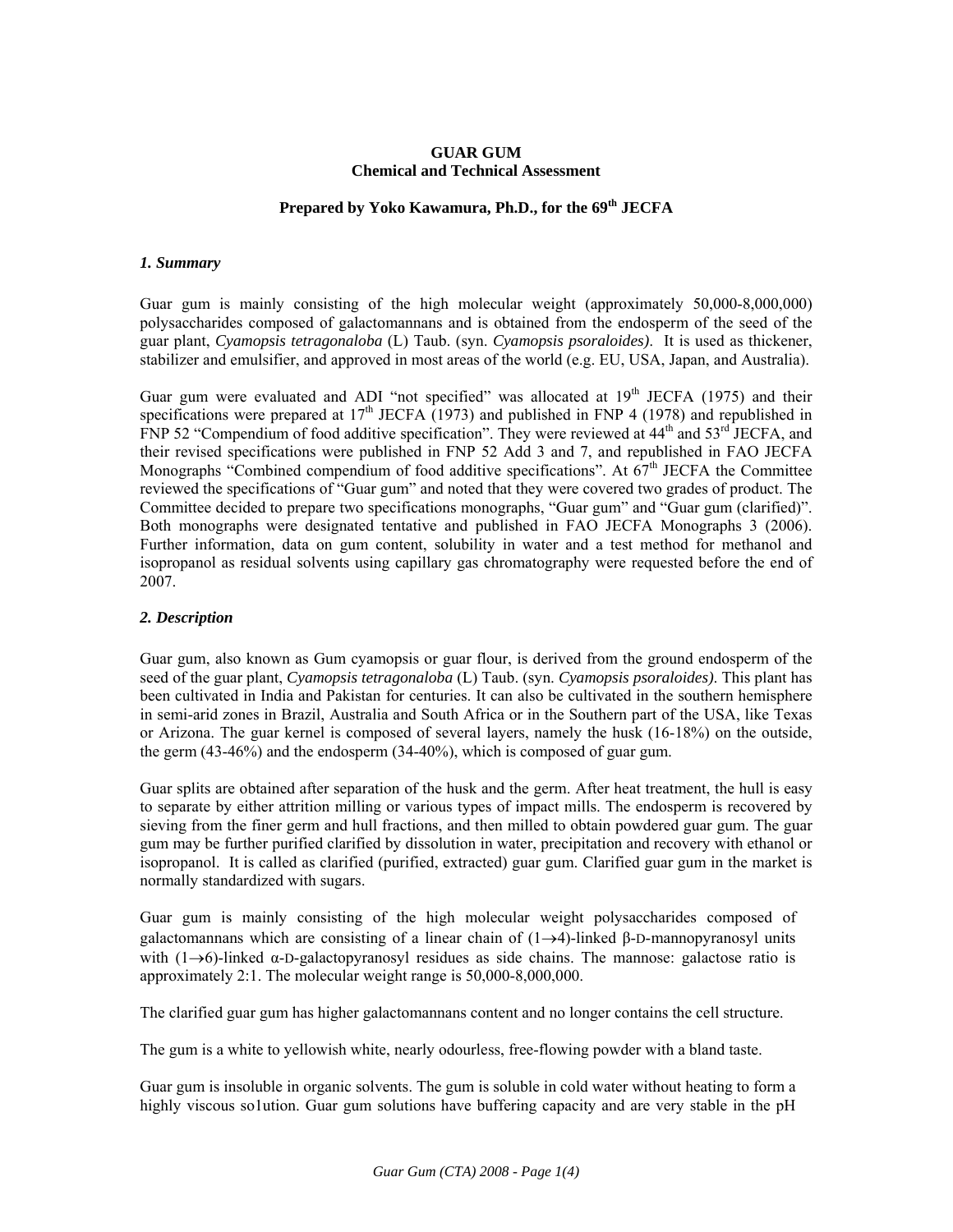4.0-10.5 range. Addition of a small amount of sodium borate to a water solution of guar gum will result in formation of a gel.

# *3. Manufacturing*

#### *3.1. Manufacturing principle*

The endosperms are recovered after separation of the husk and the germ and milled. The clarified gum is obtained by dissolution in hot water and then recovery by precipitation in ethanol or isopropanol solutions.

# **Guar Gum Flow Chart**



## *3.2. Detailed Manufacturing*

Manufacturing process of guar gum is as the flow chart. Guar splits are obtained after separation of the husk and the germ. After heat treatment, the hull is easy to separate by either attrition milling or various types of impact mills. The endosperm is recovered by sieving from the finer germ and hull fractions, and then milled to obtain powdered guar gum. *Clarified (Extracted, Purified) Guar Gum*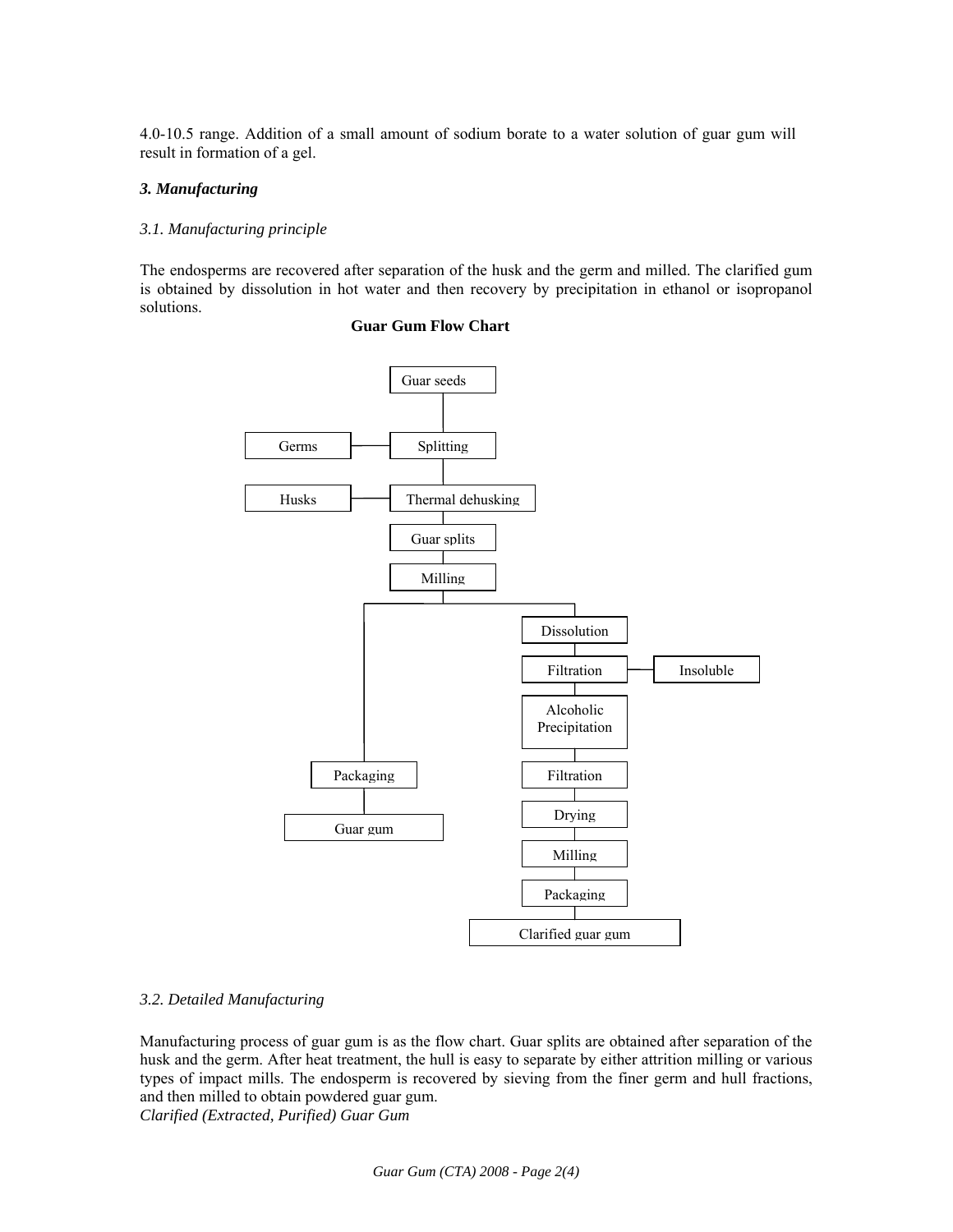The guar gum may be further clarified (purified) by dissolution in water, precipitation and recovery with ethanol or isopropanol.

## *4. Chemical characterization*

#### *4.1. Composition*

Guar gum is comprised of a high molecular weight polysaccharides composed of galactomannans consisting of a  $(1\rightarrow 4)$ -linked β-D-mannopyranose backbone with branch points from their 6-positopns linked to  $\alpha$ -D-galactose (i.e. 1→6-linked  $\alpha$ -D-galactopyranose). There are between 1.5-2 mannose residues for every galactose residue.



#### *4. 2. Possible impurities*

The commercial samples of guar gum contain approximately 4-12% moisture, 2-5% acid-soluble ash, 0.4-1.2% ash, and 2-6% protein. The samples of clarified guar gum contain approximately 5-10% moisture, 0.2-0.8% acid-soluble matter, 0.1-0.5% ash, and 0.1-0.6% protein.

Apart from the gum content, the guar gum contains:

- husk residues represented by the acid-insoluble-matter criterion (not more than 7.0%)
- proteins from the germ represented by the protein criteria (not more than 10.0%)
- ethanol/isopropanol residues for washing or extraction solvent(not more than 1% singly or in combination)
- microbiological contamination

## *5. Functional uses*

## *5.1 Technological function*

## Thickener, stabilizer, emulsifier

The gum is compatible with other plant hydrocolloids (e.g., tragatha, kyraya, arabic, agar, alginate, carrageenan, carob bean gum, pectin, methylcellulose, and carboxymethylcellulose) and most chemica11y-modified starches, raw starches, modified cellulose, synthetic polymers, and water-soluble proteins. The presence of some mu1tivalent sa1ts, water-miscib1e solvents and low mo1ecu1ar weight sugars a1ter the hydration and viscosity of guar sols, and produce gels.

## *5.2 Food categories and use level*

In the United States, guar gum is listed for use as an emulsifier, formulation aid and firming agent in the